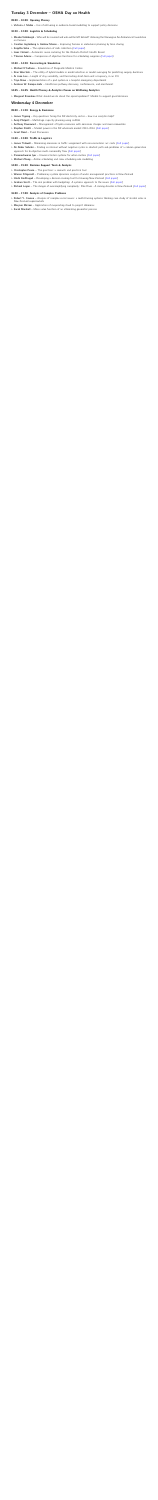## Opening Plenary

### <span id="page-1-0"></span>Use of reframing in evidence-based modelling to support policy decisions

Victoria J. Mabin. Victoria Business School, Victoria University of Wellington, New Zealand.

Modelling to enable improved policy decisions requires the sound choice of models. However no one model can adequately capture most real problems: every model has merits and shortcomings, and modellers need to beware of each model's blindspots. Reframing using contrasting decision frames aims to overcome such shortcomings, by providing different perspectives, exposing flawed assumptions and providing new ideas for solutions. The use of reframing will be illustrated through multiple examples using various combinations of modelling approaches and problem structuring methods drawing on hard OR, soft OR and systems thinking methods including the theory of constraints. These examples will illustrate how the nature and success of problem-solving interventions can be frame dependent, and how using multiple frames helps cover more of the problem's facets. Benefits of reframing include building frame awareness, overcoming frame blindness, and the development of different perspectives using complementary models which can contribute to more robust and acceptable policy 'solutions' and implementations.

Keywords: reframing; theory of constraints; robust policy implementations.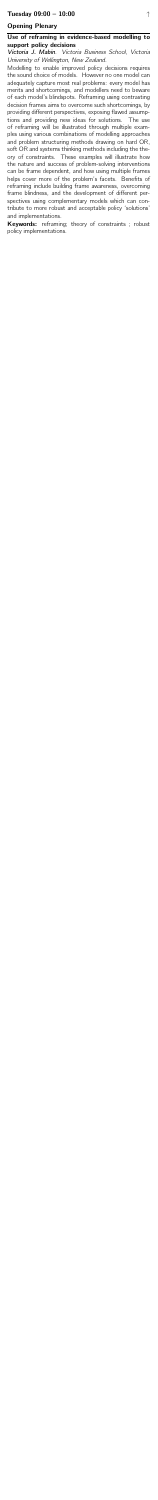# Logistics & Scheduling

### <span id="page-2-0"></span>Who will be covered and who will be left behind? Advising the Norwegian Air Ambulance Foundation on fairness

Maaike Vollebergh<sup>†</sup>, Caroline Jagtenberg<sup>‡</sup> & Jo Røislien<sup>#</sup>. †Delft University of Technology, Netherlands; ‡Engineering Science, University of Auckland, New Zealand; <sup>#</sup>Norwegian Air Ambulance Foundation, Norway.

Helicopter emergency medical services are considered essential in Norwegian health care, as Norway has large geographical variations in population density. In solving the ambulance location problem, often the focus is on maximizing the number of people served. As this approach benefits people living in cities over people living in remote areas, the aim of this study is to incorporate fairness in finding optimal air ambulance base locations. This study is done at the request of the Norwegian Air Ambulance Foundation.

It appears that including fairness in determining optimal helicopter base locations has a lot of impact when the number of base locations is not enough to give full coverage of the country. Including fairness in the computation will avoid leaving whole areas uncovered and it will in particular increase service levels in the north of Norway.

Keywords: HEMS; air ambulance; fairness; facility location problem; MEXSLP; population density; coverage.

We used municipality population data for Norway from 2015. Multiple facility location models are used to determine optimal helicopter base locations, using objective functions with different measures of aversion to inequality. Optimal locations for green field scenarios and conditioned on the existing base structure were determined, using key performance metrics defined by practitioners.

We solve this model in a case study for an ambulance provider in the Netherlands, using a combination of simulation and optimization. Furthermore, we analyze how the Bernoulli-Nash optimal solution compares to the maximum-coverage solution by formulating and solving a multiobjective optimization model.

Keywords: ambulance planning; fairness; social welfare.

## Snigdha Saha & Olivier Graffeuille. Engineering Science, University of Auckland, New Zealand.

## <span id="page-2-1"></span>Improving fairness in ambulance planning by time sharing

Caroline Jagtenberg & Andrew Mason. Engineering Science, University of Auckland, New Zealand.

Keywords: vehicle routing problem; set partitioning; Google OR Tools; robust optimisation; stochastic supply.

Most literature on the ambulance location problem aims to maximize coverage, i.e., the fraction of people that can be reached within a certain response time threshold. Such a problem often has one optimum, but several nearoptimal solutions may exist. These may have a similar overall performance but provide different coverage for different regions. This raises the question: are we making 'arbitrary' choices in terms of who gets coverage and who does not? In this paper we propose to share time between several good ambulance configurations in the interest of fairness. We argue that the Bernoulli-Nash social welfare measure should be used to evaluate the fairness of the system. Therefore, we formulate a nonlinear optimization model that determines the fraction of time spent in each configuration to maximize the Bernoulli-Nash social welfare.

Keywords: column generation; nurse rostering; heuristics; matheuristics.

### <span id="page-2-2"></span>The optimisation of milk collection

Keywords: healthcare; surgery scheduling; mixed integer programming.

The collection of milk is the first stage of the milk supply chain. The process of milk collection using a fleet of tankers can be modelled as a Vehicle Routing Problem (VRP), which produces a schedule when solved. The collection of milk has additional challenges including capacity constraints, multiple farm time windows and stochastic milk supply. Stochastic milk supply can result in an event called overflow, where tankers are not being able to collect all the milk from a farm. This incurs recourse costs. We developed two optimisation models to generate tanker schedules. These were used to investigate methods of generating robust tanker schedules. The first optimisation model is a multi-stage set partitioning algorithm, which considers stochastic milk supply and the risk of overflow when pricing individual tours in order to develop robust schedules. The second optimisation model is developed using Google OR Tools, and achieves robust results by artificially inflating milk supply or artificially reducing tanker capacity.

All our investigated methods were successful generating robust schedules. We found that incorporating stochastic milk supply produced the most robust schedules, but that artificially changing parameters was computationally less expensive.

## <span id="page-2-3"></span>Automatic nurse rostering for the Waikato District Health Board

Isaac Cleland, Andrew Mason & Michael O'Sullivan. Engineering Science, University of Auckland, New Zealand. During 2019, the Waikato District Health Board put into practice, on three occasions, our automatic nurse rostering algorithm. Despite a large number of complex rules given by both the nurses' contract and various fairness metrics, our algorithm produced high-quality roster solutions.

Given that throughout NZ nurses follow the same Multi-Employer Collective Agreement with the same rostering rules, our research has demonstrated a future for automatic staff rostering for nurses in NZ. The benefits from our practical application of this research was a reduction in rostering development time, fewer skills shortages and greater fairness. This talk will discuss the nurse rostering problem that was solved along with some of the modelling techniques used. It will also outline how we modified our column generation based algorithm with some novel heuristics to solve these problems significantly faster. Finally, it will discuss our experience when applying automatic nurse rostering in practice.

## <span id="page-2-4"></span>Comparison of objective functions for scheduling surgeries

Thomas Adams, Michael O'Sullivan & Cameron Walker. Engineering Science, University of Auckland, New Zealand.

The Ministry of Health has set a target to improve access to elective surgery by increasing the number of operations performed by 4,000 per year. More efficient scheduling of operations into surgical sessions can assist in meeting this target.

This paper presents a mixed integer programming model for scheduling, and rescheduling operations. Further, the effects on the surgical schedules of two types of objective function (a risk neutral and a risk averse objective), as well as other model parameters are compared.

By applying the model to a case study at a surgical centre, it is demonstrated that, with the appropriate values of the other model parameters, the risk neutral objective can achieve similar schedules to the risk averse objective, and results in problems that are easier to solve.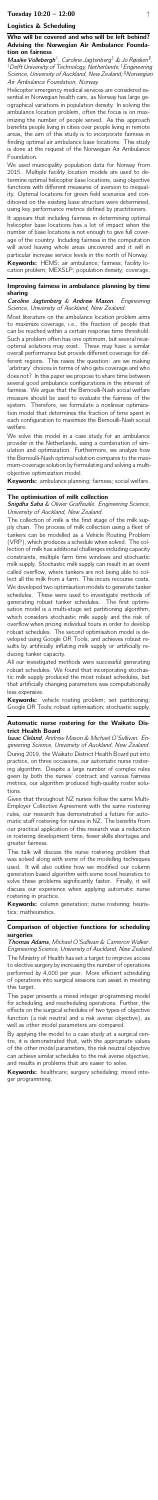## Forecasting & Simulation

## <span id="page-3-0"></span>Simulation of Dargaville Medical Centre

Michael O'Sullivan. Engineering Science, University of Auckland, New Zealand.

The Dargaville Medical Centre (DMC) serves 14,000 patients of the Kaipara area. It provides three key services for patients: appointments, acute consultations, and triage over the phone. We will present the simulation modelling process for DMC, the simulation implementation in JaamSim (open source simulation software) and some preliminary findings from this research.

Keywords: simulation; health; modelling.

<span id="page-3-1"></span>The utility of hybrid models in model selection or model averaging for predicting surgery durations Kian Wee Soh, Cameron Walker & Michael O'Sullivan. Engineering Science, University of Auckland, New Zealand.

Keywords: prediction; hybrid model; model selection; model averaging.

Variabilities of surgery durations depend on factors such as procedure complexity, surgeon's experience and patient's health condition. The task of finding, from a historical set of surgeries, a prediction approach or model that gives accurate predictions of surgery durations is challenging. The chosen prediction model generally predicts well for the majority of but not all surgeries. For surgeries without good predictions, they may benefit from the utility of another prediction model. This leads to a "hybrid model" with the distinctive feature that the dataset for prediction is partitioned by values of categorical explanatory variables. In essence, given a list of viable prediction models for predicting surgery durations, each subset of surgeries chooses one of the viable models trained on the historical dataset. This framework is based on a model selection procedure.

Ai June Lau<sup>†</sup>, Michael O'Sullivan<sup>†</sup>, Cameron Walker<sup>†</sup> & Ilze Ziedins<sup>‡</sup>. <sup>†</sup> Engineering Science, University of Auckland, New Zealand; ‡Statistics, University of Auckland, New Zealand.

An alternative to model selection is model averaging which can be implemented within the framework that leads to a hybrid model. The implementation is considered an extension of the jackknife model averaging. In particular, the weighted average of predictions from all models included in the prediction approach is computed to predict a surgery duration. Each subset of surgeries takes a different weight corresponding to a model.

Toya Shaw<sup>†</sup>, Thomas Adams<sup>†</sup>, Cameron Walker<sup>†</sup>, Michael O'Sullivan<sup>†</sup>, Anil Nair<sup>‡</sup> & Franco Schreve<sup>‡</sup>. <sup>†</sup> Engineering Science, University of Auckland, New Zealand; ‡Auckland City Hospital, New Zealand.

In this talk, the hybrid models (model selection and model averaging) are presented. Results using the hybrid models on simulated and actual datasets are promising.

## <span id="page-3-2"></span>Length of stay variability, and forecasting shortterm unit occupancy, in an ICU

The Cardiothoracic and Vascular Intensive Care Unit (CV-ICU) at Auckland City Hospital is typically staffed for 20 patients and has the capacity to accommodate an additional four patients. Patient mix and stochastic arrival rates that change throughout the day, combined with highly variable lengths of stay, resulting in occupancy of the CVICU fluctuating between 13 and 22 patients.

Approximately 80% of all patients stay for only one night before being discharged. The variability in a patient's length of stay from their second night onwards has a considerable impact, not only on occupancy but also on the consequent planning for elective surgeries 2 or 3 days in the future. Since elective surgeries make up 75% of all arrivals to the unit, occupancy can be balanced by adjusting upcoming elective schedules to improve utilisation of the CVICU (when there is low occupancy) and minimise the risk of cancellations (when there is high occupancy).

This talk shows the impact length of stay variability has on unit occupancy and presents a Markov model developed in conjunction with expert opinion to forecast unit utilisation and inform short-term adjustments to the elective surgery schedule.

Keywords: forecasting; utilisation; Markov model.

Keywords: emergency department; performance; patient throughput; ED crowding; length of Stay; pods; zones.

## <span id="page-3-3"></span>Implementation of a pod system in a hospital emergency department

Andreas W. Kempa-Liehr<sup>†</sup>, Christina Lin<sup>†</sup>, Randall Britten<sup>‡</sup>, Delwyn Armstrong<sup>#</sup>, Jonathan Wallace<sup>#</sup>, Dylan Morda & Michael O'Sullivan † . †Engineering Science, University of Auckland, New Zealand; ‡Auckland District Health Board, New Zealand; <sup>#</sup>Waitemata District Health Board, New Zealand; <sup>q</sup>University of Adelaide and Flinders University, Australia.

Keywords: healthcare pathway; process mining; electronic health record; probabilistic programming.

Emergency Departments (ED) are integral in maintaining healthy populations through the provision of acute, unscheduled access to healthcare 24 hours a day. However, EDs are facing a multitude of complex problems impacting the delivery of safe, timely and effective care, including: rising per capita presentations annually, older and multi-morbid patients who are sicker on arrival to hospital, high inpatient occupancy resulting in boarding and exit block for patients awaiting inpatient admission, budget and resource constraints, and crowding as a consequence of all of these issues. Additionally, the scope of emergency medicine continues to grow with advances in knowledge and technology, resulting in more care being delivered in the ED setting, in turn influencing emergency medicine providers and rates of inpatient admission. These factors are driving interdisciplinary research that aims to identify novel methods for improving flow of patients through the ED. One such method that has been proposed are dedicated zones, or 'pods', which deal with a pre-defined group of patients presenting to ED to improve efficiency. This research aimed to identify if the introduction of dedicated geographic zones, or pods, within an ED improved Key Performance Indicators (KPI) associated with patient throughput in the department. In particular, this research aimed to explore the impact of a new fast-track zone, implemented using existing ED bed space but with dedicated healthcare providers, on KPIs. A discrete-event simulation of the department with the proposed fast-track zone was built before changes were made in the clinical space, to determine if this was a feasible solution to address the identified issues. Five configurations were explored in a simulation model, with varying degrees of change to the zones and staff numbers. The best performing simulation was chosen to implement in practice. Following the introduction of the new fast-track zone, a before-after analysis of data routinely collected during ED attendances was undertaken, with data taken from the period immediately preceding the new model of care compared with data obtained at set time points following the implementation of the fast-track zone. Results of the simulation model demonstrated that changing to pods with dedicated staff and increased physician numbers had a beneficial impact on KPIs, including time from triage to doctor and total length of stay. Implementation of this model in the ED improved both time to doctor and total length of stay in the department, even with sustained increases in presentations during the trial period, but had no significant on time to clinical decision. Conclusions: The implementation of an additional defined geographical zone within this ED was beneficial in improving KPIs related to patient throughput, particularly among the lowest triage categories. However, a simultaneous increase in the number of healthcare professionals with decision-making capabilities rostered to each shift likely played an important role in the improvements reported. Further research needs to be undertaken with healthcare professionals in this setting to understand how this change process was pursued, and the experiences of different professional groups in providing care in the models before and after the change.

## <span id="page-3-4"></span>Healthcare pathway discovery, conformance, and enrichment

Healthcare pathways define the execution sequence of clinical activities as patients move through a treatment process, and they are critical for maintaining quality of care. The aim of this study is to investigate the utilization of business process modelling (BPM) to design an adaptive healthcare pathway mining methodology, with particular emphasis on producing pathway models that are easy to interpret for clinicians without a sufficient background in process mining.

Machine learning methodologies based on probabilistic programming are utilised to explore pathway features that influence patient recovery time.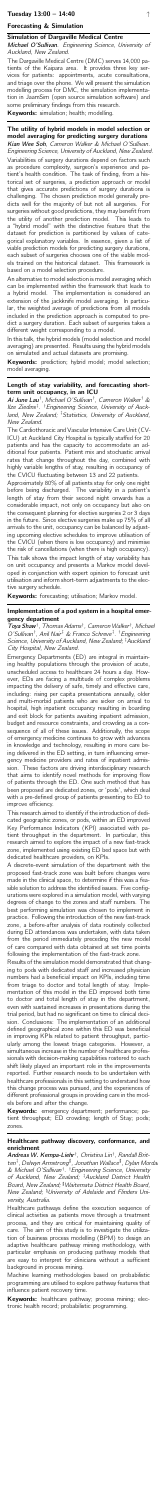## Tuesday  $15:00 - 16:00$

## Health Plenary

## <span id="page-4-0"></span>What should we do about the opioid epidemic? Models to support good decisions

#### Margaret L. Brandeau. Stanford University, California, USA.

The US is currently experiencing an epidemic of drug abuse caused by prescription opioids and illegal opioid use, including heroin. In addition to crime and social problems, rising levels of drug abuse have led to a sharp increase in overdose deaths in the US as well as significant outbreaks of infectious diseases such as HIV and hepatitis C. How should we deploy limited public health resources to help solve this complex public health problem? This talk describes models to support decision making regarding the control of drug abuse  $-$  and associated diseases such as HIV and hepatitis  $C - in$  the US. We conclude with discussion of key areas for further research.

Keywords: healthcare policy; epidemic; opioids.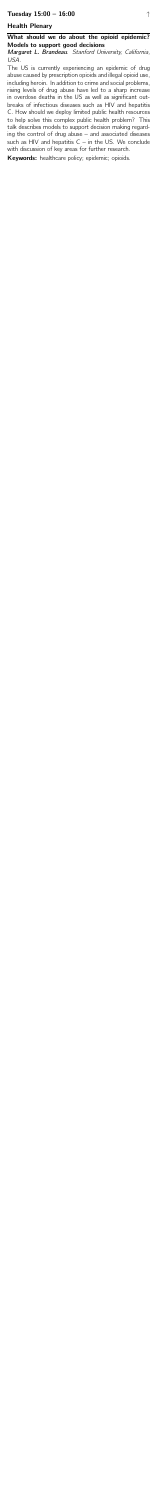## Wednesday  $09:00 - 11:20$  [↑](#page-0-0)

## Energy & Emissions

## <span id="page-5-0"></span>Key questions facing the NZ electricity sector – how can analytics help?

James Tipping. Electricity Authority, New Zealand.

Electricity systems around the world are changing rapidly, largely as a result of the combination of environmental policy objectives and technology evolution. Internationally, having a well-functioning, low-carbon electricity system has been recognised as a critical component of the transition to a low-emissions energy sector, and a lowemissions economy.

Andy Philpott<sup>†</sup>, Anthony Downward<sup>†</sup> & Regan Baucke<sup>‡</sup>. †Engineering Science, University of Auckland, New Zealand;

These changes are occurring in New Zealand too, albeit with some subtly different manifestations. The transition is raising some interesting questions and challenges for the New Zealand electricity sector, many of which can be addressed and informed analytically. This presentation introduces the New Zealand electricity sector at a high level and uses material from recent industry research to illustrate some of the forecast trends and changes that may occur over the coming decades. It concludes by posing (but not necessarily answering) some of the key questions facing the sector from a policy and market design perspective.

Keywords: electricity sector; emissions; analytics.

# <span id="page-5-1"></span>Multistage capacity planning using JuDGE

Keywords: capacity expansion; uncertainty; Dantzig-Wolfe decomposition; Julia.

## ‡CERMICS, ENPC, Paris, France.

Keywords: infinite horizon; hydro management; electricity market; renewables.

## Stephen Poletti. Economics, University of Auckland, New Zealand.

Julia Dynamic Generation Expansion (JuDGE) is a Julia package for solving stochastic capacity expansion problems formulated in a "coarse-grained" scenario tree that models long-term uncertainties. The user provides JuDGE with a coarse-grained tree and a JuMP formulation of a stage problem to be solved in each node of this tree. JuDGE then applies Dantzig-Wolfe decomposition to this framework based on the general model of Singh et al. (2009). The stage problems are themselves single-stage capacity expansion problems with integer capacity variables, but quite general constraints that can model, for example, operations in random environments, or even equilibrium constraints, as long as they can be solved exactly (e.g. via reformulation as mixed integer programs). This presentation outlines the theoretical background for JuDGE, and shows the results of applying it to several problem instances:

**Keywords:** New Zealand electricity market; lake level dynamics; market power.

- i. a knapsack problem with expanding capacity;
- ii. optimal capacity expansion in an electricity distribution network subject to reliability constraints;
- iii. national capacity expansion to meet renewable energy targets;
- iv. optimal transmission expansion for an electricity wholesale market with imperfectly competitive agents.

## <span id="page-5-2"></span>Reconsidering the management of hydro reservoirs as we head towards 100% renewables

Anthony Downward & Andy Philpott. Engineering Science, University of Auckland, New Zealand.

Hydroelectric generators provide approximately 60% of New Zealand's electricity annually, with another 20% delivered from renewable sources, such as wind and geothermal. In order to meet government emissions targets fossil fuel plants are expected to close or reduce their output substantially over the next 30 years.

This study uses stochastic dual dynamic programming to analyse how changes in available thermal capacity, along with carbon pricing, may affect the management of hydro generators and examines how average spot prices may change in response.

## <span id="page-5-3"></span>Market power in the NZ wholesale market 2010– 2016

Using a computer agent based model we compute markets power rents in the New Zealand electricity market over the period 2010-2016 and find that these are substantial. They are similar or even higher, as a fraction of revenue, to those found by Wolak (2009). Over the 7 year period of the study total simulated market revenue was \$14.9 billion. Total market rents are \$5.4 billion, which is 36% of revenue. If we calculate market rents using actual prices (rather than simulated) and our competitive benchmark we find that over the 7-year period total market rents are 6.0 billion, or 39% of revenue – about 10% higher than the results using simulated prices, reflecting slightly higher actual prices. The distribution of rents is also different, with lower rents in the earlier years and higher rents in the later years compared to the simulated results.

### <span id="page-5-4"></span>Panel Discussion

Grant Read. Electric Power Engineering Centre, University of Canterbury, New Zealand.

Discussion about the challenges facing the electricity sector, and how operations research and analytics can help to shape government policy.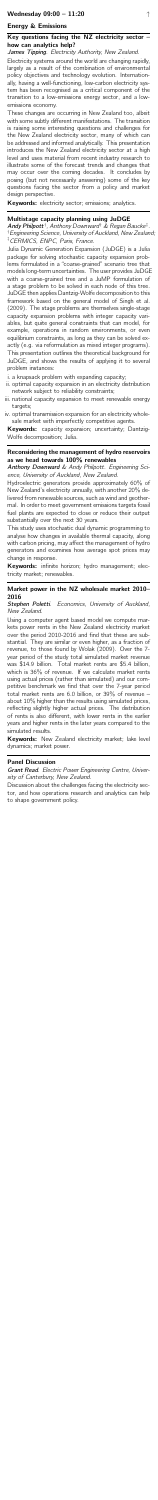## Traffic & Logistics

#### <span id="page-6-0"></span>Minimising emissions in traffic assignment with non-monotonic arc costs

James Tidswell<sup>†</sup>, Anthony Downward<sup>†</sup>, Clemens Thielen<sup>‡</sup> & Andrea Raith<sup>†</sup>. <sup>†</sup>Engineering Science, University of Auckland, New Zealand; <sup>‡</sup> Technical University of Munich, Germany.

The modelling of vehicle emissions within traffic assignment (TA) has been studied in literature, where emissions such as carbon monoxide and carbon dioxide are detrimental to the populaces health as well as to the environment. TA is employed as a means to identify the potential to reduce vehicle emissions by the manipulation of traffic patterns. Studies that make use of emission arc cost functions in TA generally assume a positive, increasing function, or do not discuss the computational complexities that arise when the cost functions are nonmonotonic, such as the emission function.

Keywords: traffic assignment; emissions; non-monotonic; optimisation; heuristics.

Ali Akbar Sohrabi & Andrea Raith. Engineering Science, University of Auckland, New Zealand.

Multi-commodity network flow is an important network optimization problem, which has also been studied in the bi-objective case. Moradi et al. (2015) proposed column generation approach to solve a bi-objective multicommodity network flow problem. Danzig-Wolfe decomposition was integrated with bi-objective simplex to solve this problem. Because the arising column generation sub-problems are fractional, they proposed a new bi-objective optimization problem to find its optimal solution. This sub-problem is a bi-objective shortest path problem with reduced costs as arc costs, which can be negative. The weighted-sum method is employed to convert the bi-objective problem to a single objective one, and the Belmond-Ford algorithm is used to solve it. However, there exist some instances with negative cycles, hence the Belmond-Ford algorithm cannot solve the optimization problem for all weight choices. In this paper, a new algorithm is presented to find an interval of weights without any negative cycles.

In this paper we investigate the issues that exist within TA methodology when the arc costs are non-monotonic, and present adjustments to algorithms to allow an equilibrium to be found. We suggest several heuristics to employ in order to find good solutions to the TA problem with non-monotonic arc costs, where the TA problem is nonconvex. We compare the heuristic methods by applying them to several test networks for a range of emission types.

Keywords: column generation; bi-objective multicommodity flow; shortest path problem.

### <span id="page-6-1"></span>Finding an interval without negative cycles in shortest path sub-problems of a column generation approach for bi-objective multi-commodity flow

We explore the possibility of a universal locker system facilitated by New York City government in the Manhattan area. We propose using the city's public facilities as potential locker locations. We assess demand distribution using sample shipment data. Set-covering method determines the minimum number of lockers needed for different levels of service. Subsequently, p-median method recommends the actual locker locations to optimize the weighted average distance to customers.

Keywords: universal locker system; last mile delivery; augmented route cost estimation; set covering problem; p-median method.

Michael Zhang, Andrea Raith & Andrew Mason. Engineering Science, University of Auckland, New Zealand.

At the heart of these decisions are mathematical models. Crew scheduling can be modelled as a set partitioning problem. Due to the large formulations that arise, the crew scheduling problem can be solved with column generation, which is commonly solved as resource constrained shortest path problems (RCSPP). The set of rules that guide the decision rules are modelled as resource constraints in the RCSPP, for example, the total flight time or the number of days off.

### <span id="page-6-2"></span>Universal locker systems for urban metros

Parameshwaran lyer<sup>†</sup>, Ronald Veldman<sup>‡</sup> & Yao Zhang<sup>#</sup>. † Information Systems and Operations Management, University of Acukland, New Zealand; <sup>‡</sup> PostNL, Netherlands;

#### <sup>#</sup> Castlery, Singapore.

Keywords: airline scheduling; crew scheduling; resourceconstrained shortest paths.

E-commerce has led to a surge of parcel deliveries owing to the mix of lower price and higher convenience for consumers. This has significantly increased parcel shipments, resulting in congestion within the urban metros, leading to worsening traffic and pollution levels. Parcel locker system is a way to optimize the deliveries. However, individual companies taking up this initiative have not been effective, as customers tend to switch to the most convenient option.

A solution with 360 lockers would ensure 93% (or 100%) of the population have access to at least one locker within 250m (or 750m). Full roll-out of the system decreases the distribution cost by 75% in comparison to a home delivery model. We recommend an incremental coverage of deliveries over a 3-year time-frame. The financial analysis shows a payback period of 3 years (IRR of 44%), making the project worthwhile. This study can be extended to any large metro with support from city government.

## <span id="page-6-3"></span>Airline scheduling and crew scheduling rule modelling

The world of airline scheduling involves a large variety of decisions, ranging from scheduling possible flights to fly, several months in advance; assigning various aircraft to flights; scheduling specific routes of the aircraft and flight crew; creating personalised line of work for their employees; to the recovery of day-to-day operations. Difficulties in decision making can arise from the need to satisfy the numerous industry regulations as well as rules imposed by the airlines themselves.

This presentation will give an introduction to airline scheduling and the decisions involved. It will also outline the RCSPP and the complications involved in finding a potential solution. Furthermore, it will present some initial experiments and thoughts into how the modelling of the rules can improve runtime and solution quality of the models.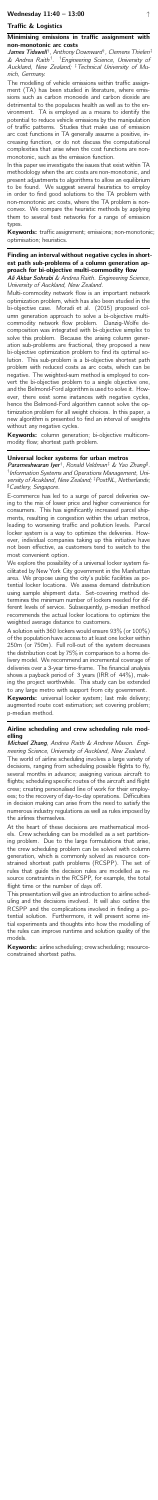## Decision Support Tools & Analysis

#### <span id="page-7-0"></span>The goal tree: a research and practical tool

Christopher Peace<sup>†</sup>, Victoria J. Mabin<sup>†</sup> & Carolyn Cordery<sup>‡</sup> †Victoria Business School, Victoria University of Wellington, New Zealand; ‡Aston University, United Kingdom.

The goal tree (GT), from the Theory of Constraints, uses a hierarchical tree structure to show the critical success factors (CSF) and necessary conditions (NC) needed for a system to succeed in meeting its Goal. Whereas a checklist shows what has or has not been done, a GT portrays, using necessity logic, how incomplete actions at a lower level prevent the achievement of other NC or CSF, and thus the Goal. The GT itself may form part of a cascade of trees.

Keywords: theory of constraints; goal tree; risk assessment.

Warren Fitzgerald, Robert Y. Cavana & Vipul Jain. Victoria Business School, Victoria University of Wellington, New Zealand.

As part of a PhD research project, a tentative GT was developed to show the CSF and NC for an effective risk assessment. This single GT was used to analyse data from a published case, five new case studies and an online survey. The NC and CSF were colour-coded to rate the magnitude of success of each and linked by qualitatively weighted lines to indicate the strength of the effects. The GT was found to provide a pragmatic tool to show which NC had to succeed for the goal to be achieved.

This research confirmed the use of the GT in practice to evaluate past risk assessments and provide a guide for future risk assessments.

Keywords: system dynamics; waste management; environmental modelling.

## <span id="page-7-1"></span>Preliminary system dynamics analysis of waste management practices in New Zealand

Hrishi Kodthuguli, Michael O'Sullivan & Cameron Walker. Engineering Science, University of Auckland, New Zealand. Housing New Zealand is the largest residential landlord in New Zealand. As Housing New Zealand continues to grow through its partnership with the New Zealand Government, it is looking to improve its existing decisionmaking framework. This report describes the development of visualisation and decision-making tools that Housing New Zealand can use to bolster its existing decisionmaking processes.

Keywords: decision making; geospatial visualisation; Housing New Zealand.

Graham Scott<sup>†</sup> & Victoria J. Mabin<sup>‡</sup>. <sup>†</sup>GW Scott & Associates Ltd., New Zealand; <sup>‡</sup> Victoria Business School, Victoria University of Wellington, New Zealand.

The New Zealand Waste Strategy lays the foundations for two high-level goals aimed at reducing the harmful effects of waste and improving the efficiency of resource use. Solid waste is just one form of waste, and in New Zealand, this is usually dealt with by sending it to landfills. Understanding the behaviour of landfills over time can also help people assess the potential harm/risks to the environment and the wider communities. Neglecting these risks in the face of greater uncertainties and climatic issues has already shown to have widespread environmental and economic effects (e.g. Fox Glacier Landfill). A system dynamics methodology has been used to model the decomposition of 12 different solid waste streams when buried in a landfill over a 100 year time frame. The behaviour of different materials are examined and different future scenarios are investigated. A poster presentation places this work in context with the wider waste management system and the basic model outputs are discussed. This work is the basis for future research into where and how future policies can improve the sustainability of our waste management system, and how these may vary with location.

## <span id="page-7-2"></span>Developing a decision making tool for Housing New Zealand

Keywords: budgeting; theory of constraints; budgetary slack.

Keywords: complexity; bounded rationality; black swans; Ashby's Law of Requisite Complexity; Pike River mine disaster.

The decision-making tool is a multi-objective model that seeks the best trade-off between financial metrics and wellbeing measures. Furthermore, the visualisation tool, consisting of an interactive map, can help Housing New Zealand observe the impacts of their decisions on regions across the country. The tool is currently suitable for Housing New Zealand and can be incorporated into their decision-making processes. The decision-making tool is flexible as objectives and constraints can be easily added and removed, as per the priorities of Housing New Zealand. Thus, given adequate data, the tool can optimise any financial metric or wellbeing measure.

### <span id="page-7-3"></span>The real problem with budgeting: A systems approach to the issues

Traditional Budgeting is widely used in organisations, despite being criticised for over 50 years as not being strategically focused, disempowering staff, causing siloing in organisations, wasting time and wasting money. Various researchers have estimated that 25-40% of spending is wasted and that solving the problems could increase productivity by 50-100%.

The aim of this research was to explore the reasons behind these issues in order to identify the direction of a solution.

A literature review uncovered numerous problems with traditional budgeting. TOC's causal mapping process was used to connect the identified factors into a tentative Current Reality Tree.

Managers in two NZ public sector organisations were then interviewed to ascertain whether they experienced the same factors and effects as those reported in the literature. TOC mapping tools were also used to provide explanations for these issues and their likely causes.

The findings revealed that NZ managers faced similar issues as those reported in the international literature. Most importantly, the waste caused by traditional budgeting is significant and worth addressing. To capitalise on this waste, any alternative to Traditional Budgeting must address either the unpredictability of costs or the negative consequences for being wrong. Any other approach will just be addressing symptoms.

## <span id="page-7-4"></span>The danger of oversimplifying complexity: Pike River – A mining disaster in New Zealand

Richard Logan, Robert Y. Cavana, Ian Yeoman & Bronwyn Howell. Victoria Business School, Victoria University of Wellington, New Zealand.

This article investigates why it is dangerous to oversimplify complexity. The starting point is Simon's concept of bounded rationality / satisficing when decision-making under uncertainty / complexity, where complexity is simplified. These simplifications are usually essential, beneficial and normal, for sense-making, but occasionally the inherent underestimation of the risks involved, cause a surprise negative event of extreme impact, called a black swan event. Building on the individual's natural inclination to simplify complexity, is Ashby's Law of Requisite Complexity as advocated by Boisot & McKelvey (2011), that applies to organisations. This requires the organisation's internal ability to deal with complexity to at least match the external complexity, otherwise the organisation is prone to failure. Explore/ exploit strategies can be used to increase/ decrease the organisational complexity. (Bar-Yam, 2004, Snowden, 2005).

The Pike River Coal mine disaster of 2010 was used as a case study. The study found that the key decision makers of the Pike River coal mine had a simplified view of reality due to their bounded rationality simplifications and the company had failed to meet Ashby's Law of Requisite Complexity with tragic results, being 29 deaths and the loss of all funds invested (over \$300m).